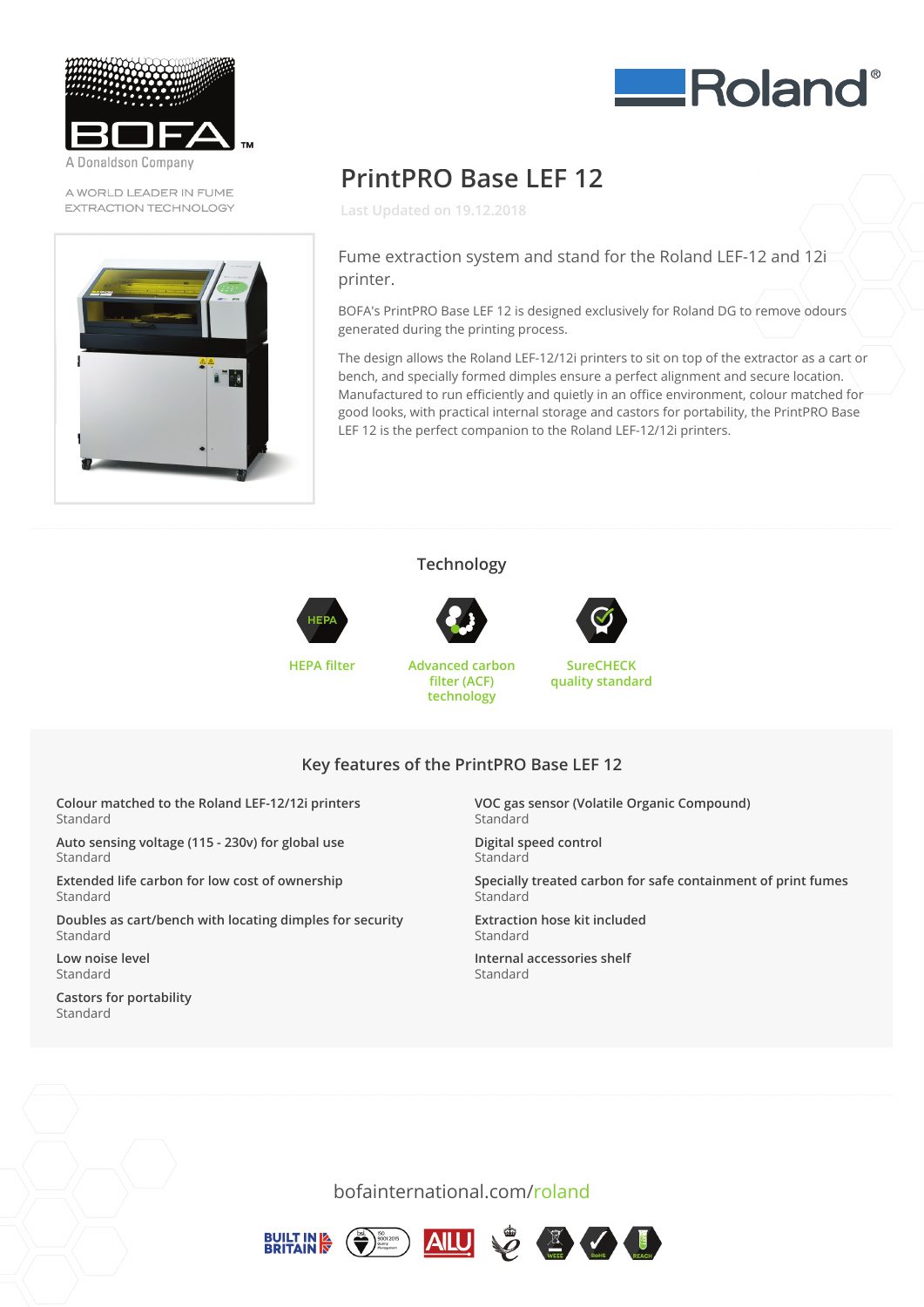### **Technical specification**

- 
- 

**5.** Filter compartment door latches

**9.** Castors

- 
- **6.** Door hinges **7.** Hose inlet connection 50mm

**1.** Digital speed control **2.** On/off switch **3.** Filter condition display **4.** Locating dimples for the Roland LEF-12i printer

**8.** Exhaust outlet - 75mm







# **Technical data EU US Dimensions (HxWxD)** 730 x 1000 x 820mm 28.7 x 39.4 x 32.3" **Cabinet construction** Powder coated mild steel Powder coated mild steel **Airflow / Pressure** 400m³/hr / 96mbar 235cfm / 96mbar